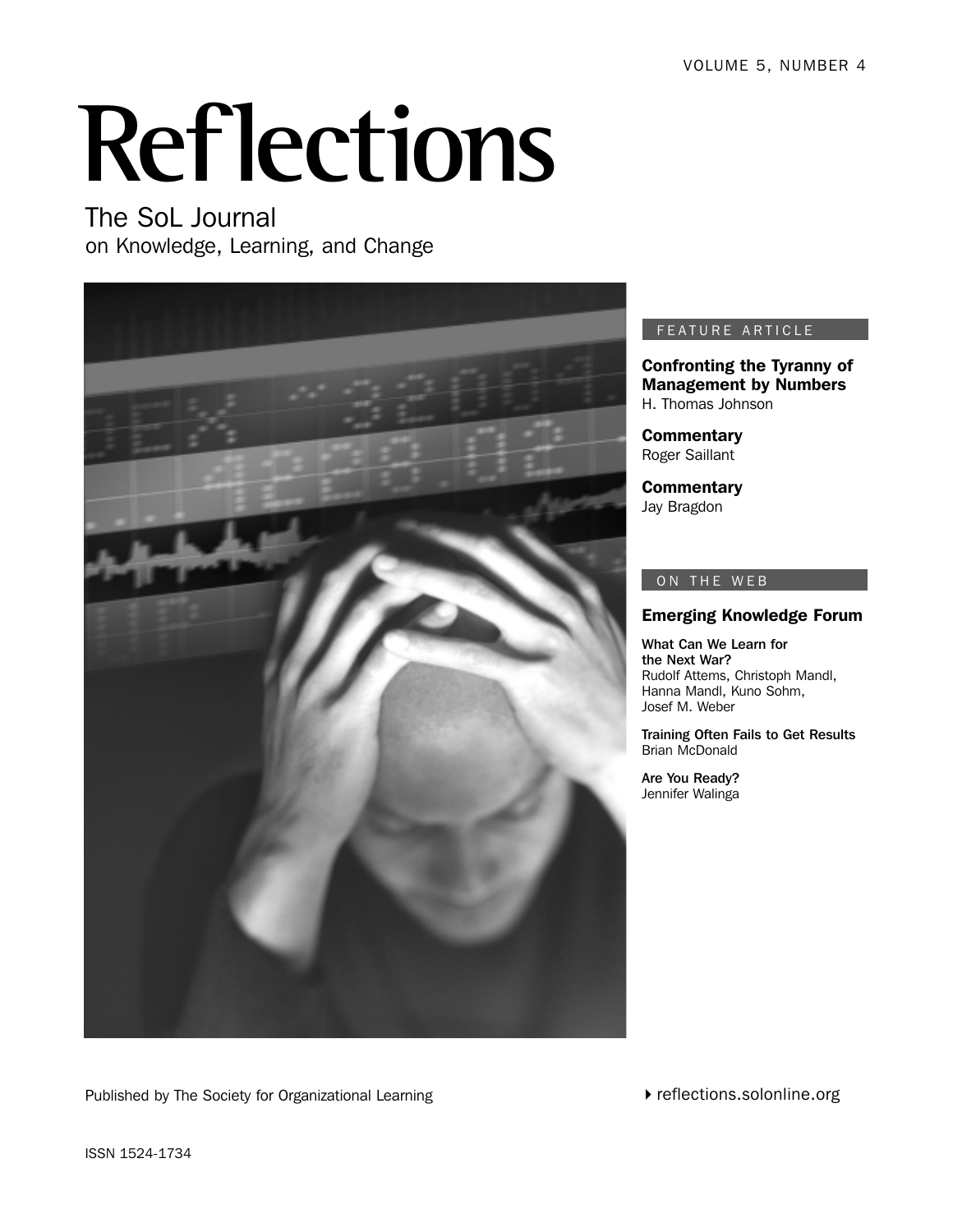VOLUME 5, NUMBER 4

## **Reflections**

The SoL Journal on Knowledge, Learning, and Change

Published by The Society for Organizational Learning

reflections.solonline.org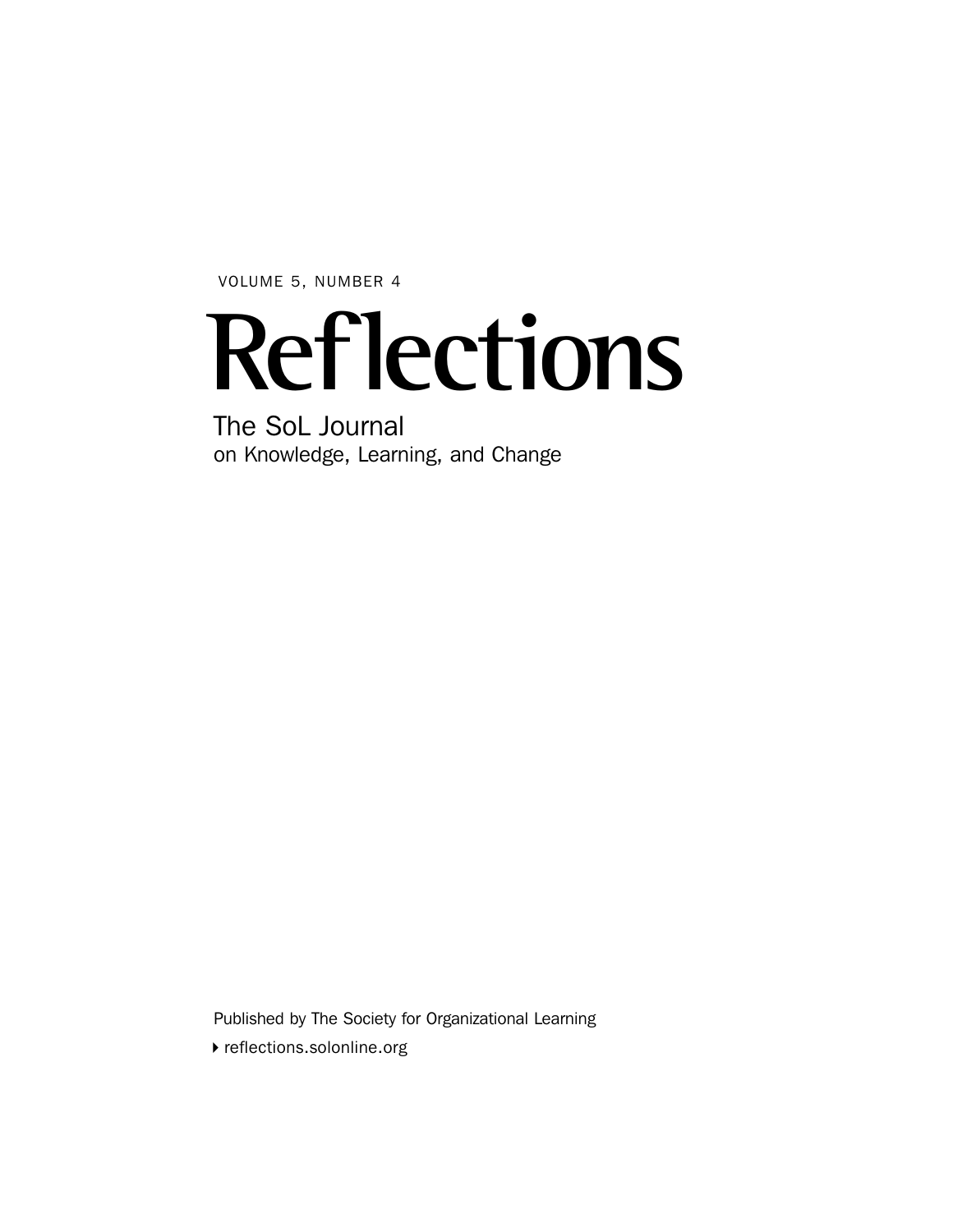## Confronting the Tyranny of Management by Numbers How Business Can Deliver the Results We Care About Most

## By H. Thomas Johnson



H. Thomas Johnson

Is focusing on results the best way to achieve results? In this article, award-winning author and accounting expert Tom Johnson presents his notion of performance management – "management by means" – and examines our misguided cultural enchantment with "management by objectives" and its consequences. His premise will be easily recognized by anyone with production experience: physical systems have physical limits on the quality and quantity of what they produce. Setting production objectives that exceed the system's means may

produce short-term results but inevitably degrade the system itself. Johnson challenges us to see the full range of consequences when we treat our organizations as disconnected abstractions. Roger Saillant, a CEO who has successfully implemented a similar approach, and Jay Bragdon, an investment analyst, offer their perspectives on the practical value of managing by means. Together these pieces offer a compelling new vision for the work of managers.

*— C. Sherry Immediato, Publisher*

t's easy to talk about the changes wrought by today's global economy. But most such discussions fail to address the real impact of business practices in the twenty-first century.<br>The growth of industrial societies during t t's easy to talk about the changes wrought by today's global economy. But most such discussions fail to address the real impact of business practices in the twenty-first century. The growth of industrial societies during the past 150 years – and particularly the aggresthe environment and created unsustainable performance pressures on companies. The threat to our natural and organizational systems flows from a view of business that most CEOs accept without question, but which is at odds with thousands of years of human economic activity.

Our response to this threat must go beyond anything commonly proposed in policy or regulatory debates. What's needed is a vision of the future that recognizes the potential and the constraints that govern all natural systems. The first glimmerings of that vision – evident in some unlikely places, as we'll soon examine – embody a way of managing that speaks to the higher aspirations of people throughout an enterprise. Such a vision offers a hopeful alternative to the mindless pursuit of growth for growth's sake that threatens the health of the planet.

### The Perils of Financial Abstraction

Humans, alone among all species, have the ability to consume resources far beyond the limits of Earth's carrying capacity. Two radically transformative developments have made that possible. First, the capacity to extract and use enormous quantities of fossil fuels, a form of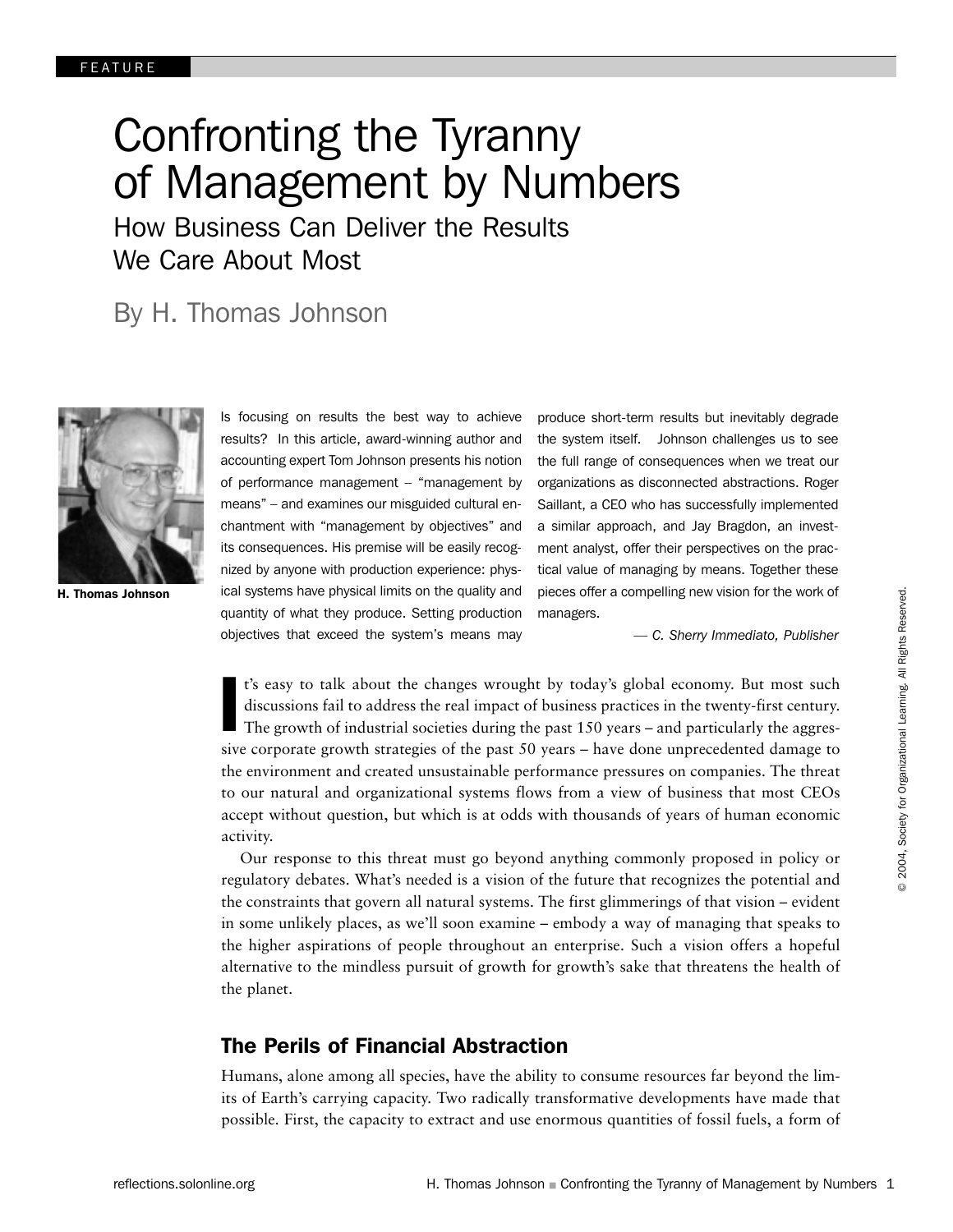stored solar energy, enabled the human economy to consume Earth's fixed budget of water, air, minerals, and habitat at a geometrically increasing rate. Driving humans to consume so relentlessly was a worship of "economic growth," propelled in the past half-century by the second transformative development: a new tendency to view economic activity exclusively through the lens of financial quantities, rather than in terms of human livelihoods and economic needs.

For thousands of years, humans paid little attention to measuring or quantifying economic activity. Business was viewed in terms of serving customer needs by employing human talents. Nevertheless, specialized and complex organizations evolved to facilitate the

*The gap between consumption and environmental limits remained fairly small as long as people viewed business primarily in terms of providing for human livelihoods. That view prevailed as recently as 50 years ago.*

economic activity associated with agriculture, manufacturing, and trade. Eventually such organizations evolved into the businesses and trading institutions that increasingly dominated the human economy after the late nineteenth century. But the gap between consumption and environmental limits remained fairly small, and grew slowly, as long as people viewed business primarily in terms of providing for human livelihoods. That view prevailed even as recently as 50 years ago.

 But, increasingly after World War II (coinciding with the growing influence of business schools and management consultancies), business-

people came to discuss their organizations in terms of abstract quantities, not concrete human affairs. They spoke, for example, of *providing for customer needs* in terms of "revenue" and *employing human talents* in terms of "cost." Profit, the quantitative difference between revenue and cost, was increasingly viewed as the primary goal of business, especially as more widespread share ownership steadily separated the ownership of business from the activities of running business operations. By the 1970s, maximization of shareholder wealth became widely accepted as the one and only goal of business, particularly in the large, publicly traded corporations that control the commanding heights of the economic system.

This rapid and widespread reconception of economic activity – defined exclusively in terms of quantitative abstractions – is a classic example of what philosopher Alfred North Whitehead called "the fallacy of misplaced concreteness."<sup>1</sup> The virtual reality of quantitative abstractions such as revenue, cost, profit, spending, income, investment, and shareholder wealth became "more real" than the lived reality of relationships, human value, and the concrete activities that provide for human livelihoods. Today, this confusion has gone so far that people speak of the "hard stuff" (the numbers) versus the "soft stuff" (human relationships and value), reifying the "lesser" reality of relationships versus numbers even though no one has ever actually seen or touched "a profit" or "a revenue."

The consequences for managerial work of the growing abstraction of business are profound. Senior managers of large corporations now are viewed exclusively as agents of the shareholders. Their only task is to meet, at all cost, the financial targets for growth driven by the market. The financial spreadsheet has become the focal point of top management's attention – so much so that CEOs now view the organization almost entirely through the lens of financial (and other) quantities, nearly oblivious to the concrete operations from which the financial results emerge. Indeed, "operations" in most large businesses today has come to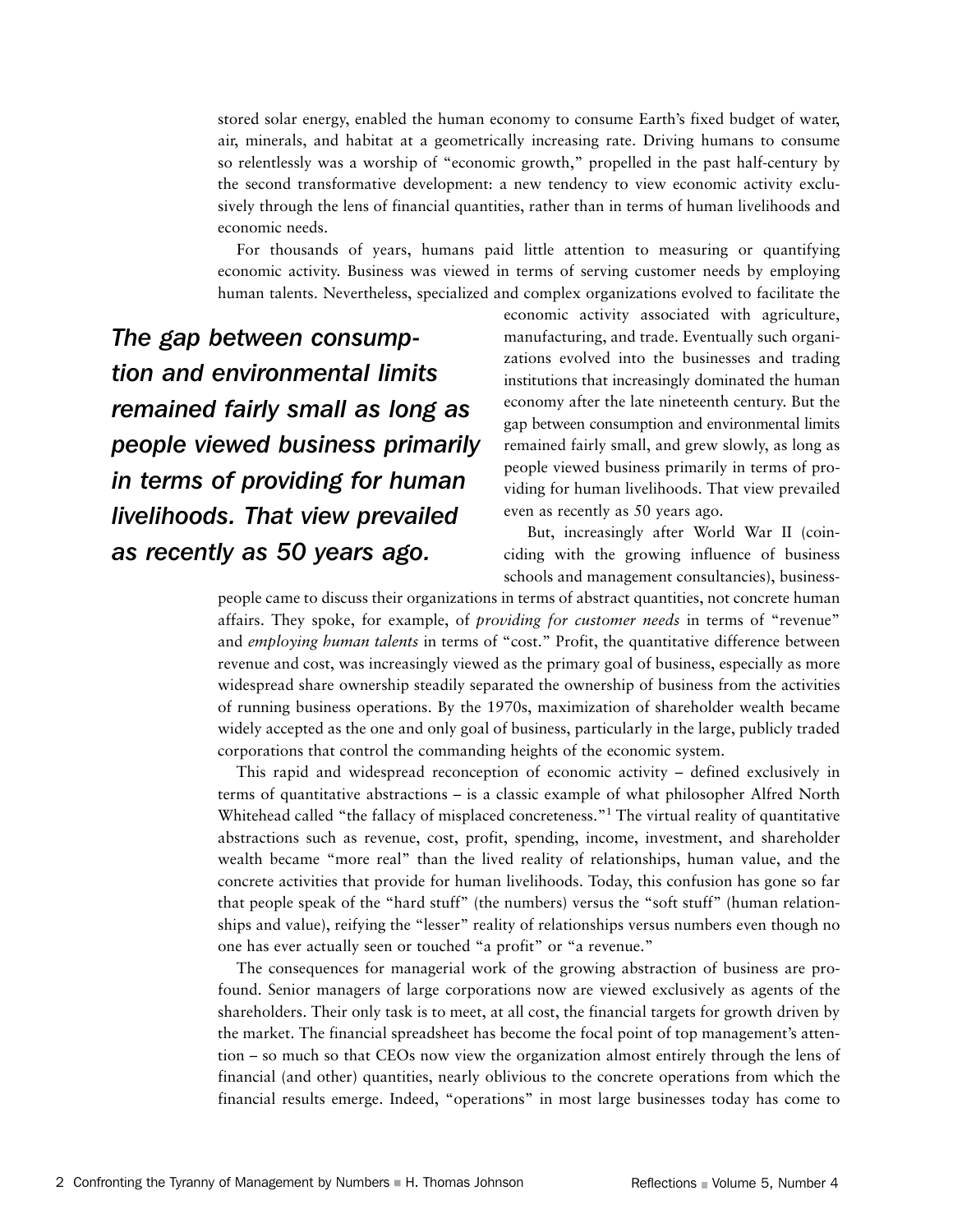mean the electronic coordination and integration of myriad financial and supplychain activities around the world, including design, order fulfillment, logistics, and production. These operations do not exist primarily to produce products or services, but to meet cost and revenue targets.

When businesses regard economic activity as if it involves only the manipulation of abstract quantitative variables, they miss what is really happening to the people, the communities, and the natural world that surround them. Although activities that involve consumption and production are necessarily constrained by Earth's finite limits, abstract quantities, by definition, can grow without limit. By viewing economic activity increasingly and exclusively in terms of abstract quantitative variables, people have come to believe that consumption and production can grow without limit, and managers have succumbed to the illusion that physical limits to economic growth do not exist. Acting on this illusion, the modern business system has reached a point where continuing to operate in its present manner for another century seems unlikely, if not impossible. Human beings are currently extinguishing between one-half and one million species every 10 years. We have



subverted "the basic biological law that every lifeform shall have . . . conditions that limit its expansion, so that no single lifeform . . . should suffocate the other lifeforms. The power of our technologies is now such . . . that nature cannot prevent us from doing whatever we decide in diminishing the splendor and vigor and variety of life upon the earth" (Berry, 1988: 10–11).

Is there a solution to this crisis? If there is, it must bring the human economic system to operate, somehow, at a pace that ensures all other species their place in Earth's ecosystem, while it provides decent livelihoods for all humans. In this economy, mindful businesses would seek to *produce only enough* to satisfy the needs of consumers who seek to *consume only enough*, all within the limits of each day's solar energy and the needs of all other species. Creating such businesses and consumers will surely require a complete rethinking, especially among the so-called "developed" societies, of why and how humans conduct economic activity. People will focus more on the genuine value derived and the consequences of their purchasing decisions, and businesses will no longer see their sole purpose as maximizing the financial wealth of shareholders or owners by any means, regardless of damage to society or the biosystem. At a minimum, businesses will view their primary purpose as enabling people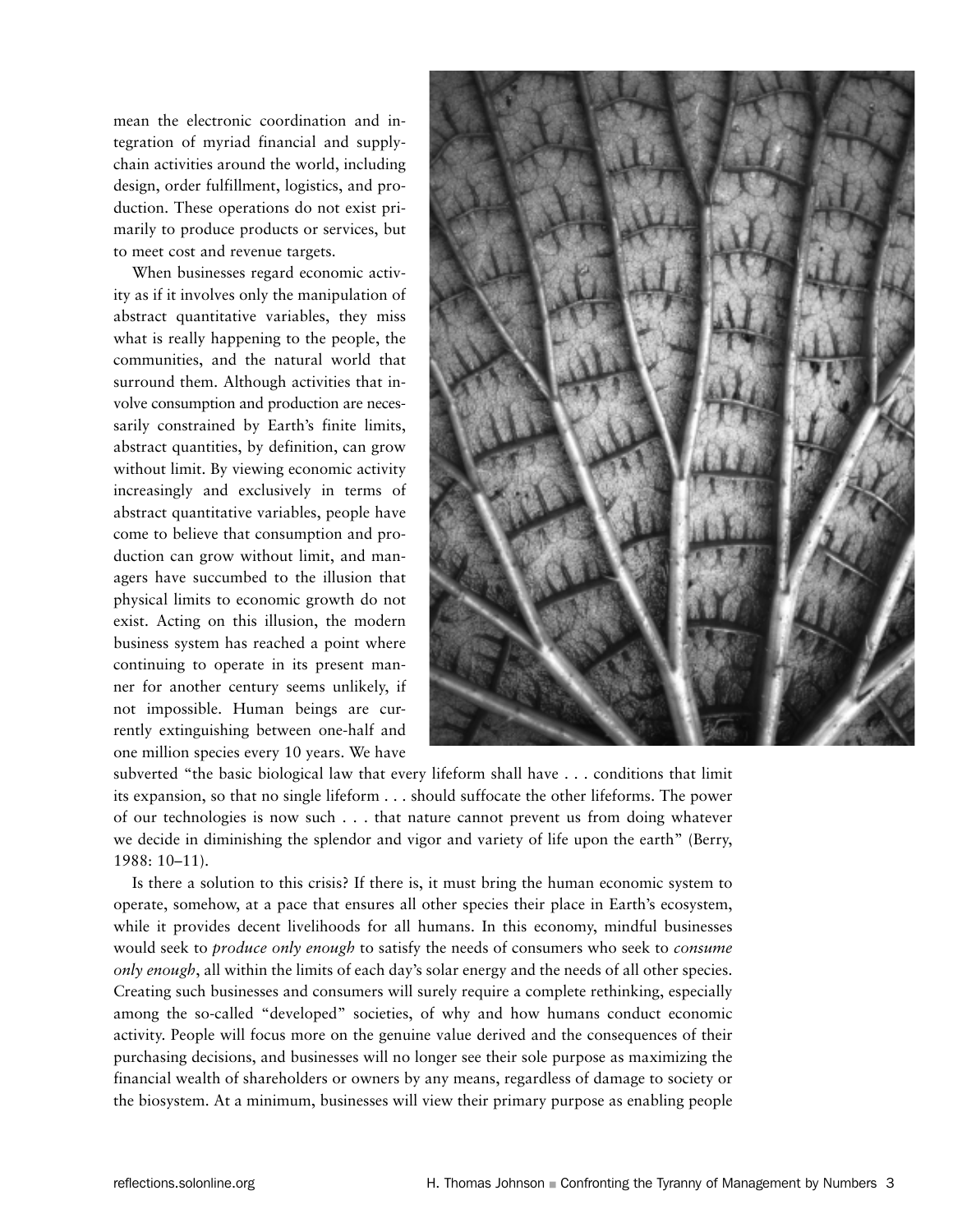to fulfill their innate creative talents by meeting the economic needs of genuine human customers without impairing the operation of Earth's biosystem.

### Management by Means

Transforming the economic system will require transforming the system of management that drives it. I call the new thinking and practices of such businesses "management by means," or MBM (Johnson and Broms, 2000). The assumption underlying MBM is that a business is properly run only if it operates according to principles like those that guide the operations of natural systems – as opposed to the "managing by results" approach that dominates today (see table below). The principles that guide natural systems in the universe are well docu-

*Modern businesses operate the system so that it produces a desired result, no matter how the system is designed or what consequences its operation has for other social and natural systems.*

mented in modern scientific accounts of cosmic evolution, sometimes referred to as "the universe story" (Berry, 1988: 10–11; and Swimme and Berry, 1992). Two conclusions derived from that story are pertinent to the new thinking and practices that must guide the operations of mindful business in the future. The first conclusion is that all natural systems operate according to three broad principles:

- everything that exists is related, ultimately, to everything else that exists
- everything that exists is self-organizing
- constant interaction among all self-organizing entities produces a continual unfolding of more diversity and complexity

| Managing by Means or Results?   |                                                                                                                                                                            |                                                                                                                                                          |
|---------------------------------|----------------------------------------------------------------------------------------------------------------------------------------------------------------------------|----------------------------------------------------------------------------------------------------------------------------------------------------------|
|                                 | <b>Managing by Means</b>                                                                                                                                                   | <b>Managing by Results</b>                                                                                                                               |
| <b>Process</b>                  | Focus is on the means by which<br>٠<br>goals are met.                                                                                                                      | Focus is on the performance of<br>$\bullet$<br>separate parts of the organization.                                                                       |
|                                 | Means are seen as "ends in the<br>$\bullet$<br>making."                                                                                                                    | Ends are seen as top priority in<br>$\bullet$<br>and of themselves.                                                                                      |
| <b>View of the Organization</b> | The company is a network of pat-<br>$\bullet$<br>terns and relationships connecting<br>people with each other, and with<br>customers, the community, and the<br>ecosystem. | The company is a machine that<br>$\bullet$<br>can be made to perform better<br>overall through optimization of the<br>performance of its separate parts. |
| <b>Parts/Wholes</b>             | Focus is on how the whole system<br>٠<br>performs.                                                                                                                         | Focus is on how each separate<br>٠<br>part performs.                                                                                                     |
| <b>Assumptions about Profit</b> | Profit is necessary for the compa-<br>$\bullet$<br>ny's survival, but is not the compa-<br>ny's reason for being.                                                          | Profit is the overall goal and pur-<br>$\bullet$<br>pose of the organization.<br>The company must maximize profit<br>$\bullet$<br>above all else.        |
| <b>Control</b>                  | Emphasis is on local decision<br>٠<br>making and responsibility; parts<br>of the system have their own<br>wisdom.                                                          | Emphasis is on centralized decision<br>$\bullet$<br>making and goal setting; parts of<br>the system will respond only to<br>external force.              |

Source: ©2001 H. Thomas Johnson. This material is adapted from "Manage by Means, Not Results" by H. Thomas Johnson in *The Systems Thinker®,* Vol. 12, No. 6 (August, 2001). Reprinted by permission of Pegasus Communications, Inc.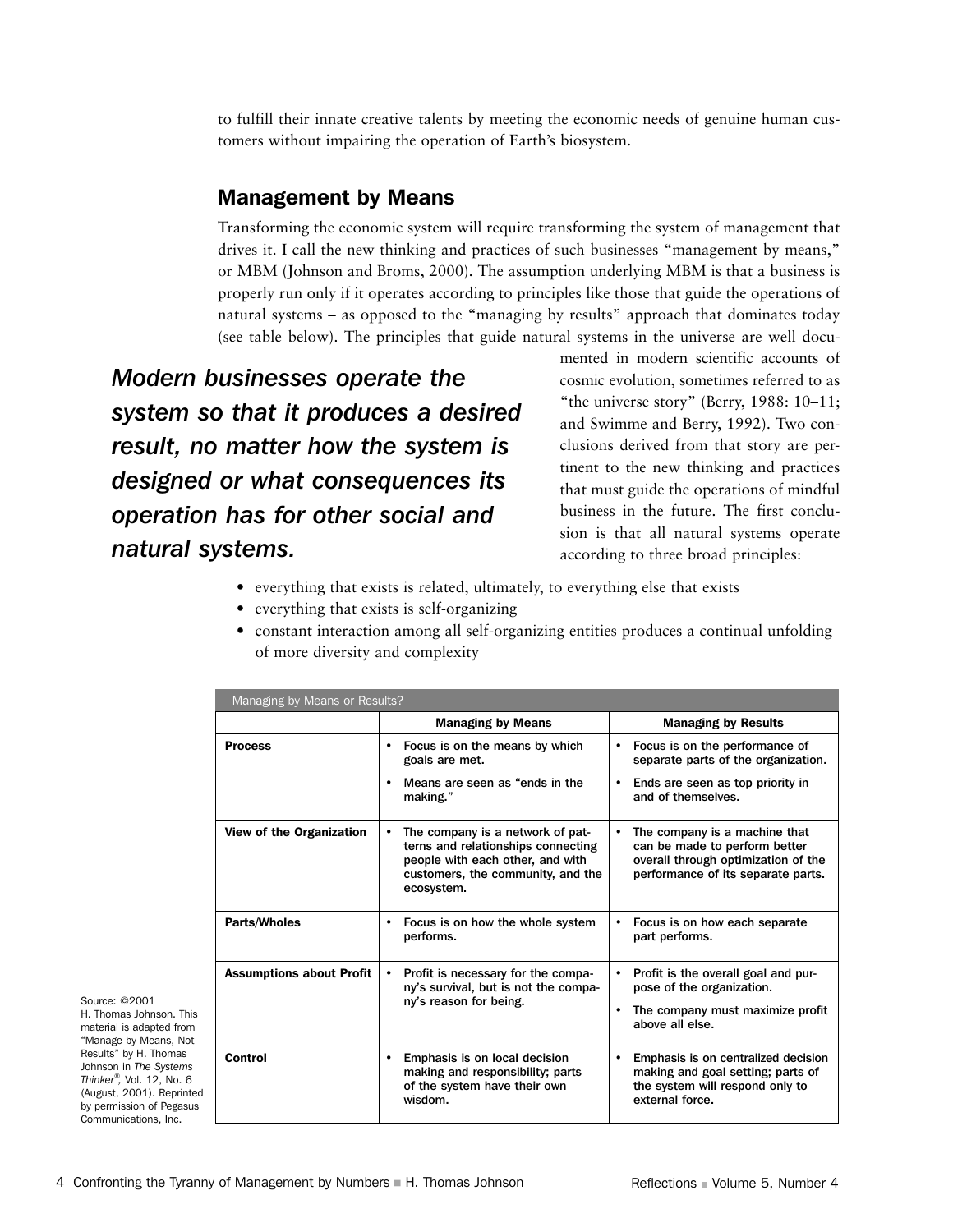

The second conclusion from the universe story is that the *system* of interactions defined by those three principles is primary. The *results* produced by the system – that is, the outcomes that evolve from the process – are subordinate. In other words, the results are an emergent byproduct of the system's process, and cannot be ordered or predicted.

The principles underlying the universe story account for the evolution of all natural systems, from hydrogen atoms to human organizations. However, because humans, unlike any other species on Earth, have developed the power to design and operate systems according to principles other than those that guide natural systems, those underlying principles have been rendered invisible in modern business and economic systems. Thus, humans operate their economic system as though they can ignore the principle of interrelatedness and pursue limitless growth with impunity, even though such growth reduces diversity in the natural and social systems in which the economy is embedded. Moreover, modern businesses posit economic growth as primary and the system that produces such growth as subordinate. In other words, they operate the system so that it produces a desired result, no matter how the system is designed or what consequences its operation has for the other social and natural systems with which it interacts.

This behavior would be tolerable if humans had reason to believe that the principles guiding their business and economic systems were as sustainable as those that guide the operation of all natural systems. But the evidence does not support this belief. Indeed, the Earth's looming eco-crisis suggests strongly that the human economy and its modern business institutions are guided by woefully inadequate principles. By contrast, the central theme of the universe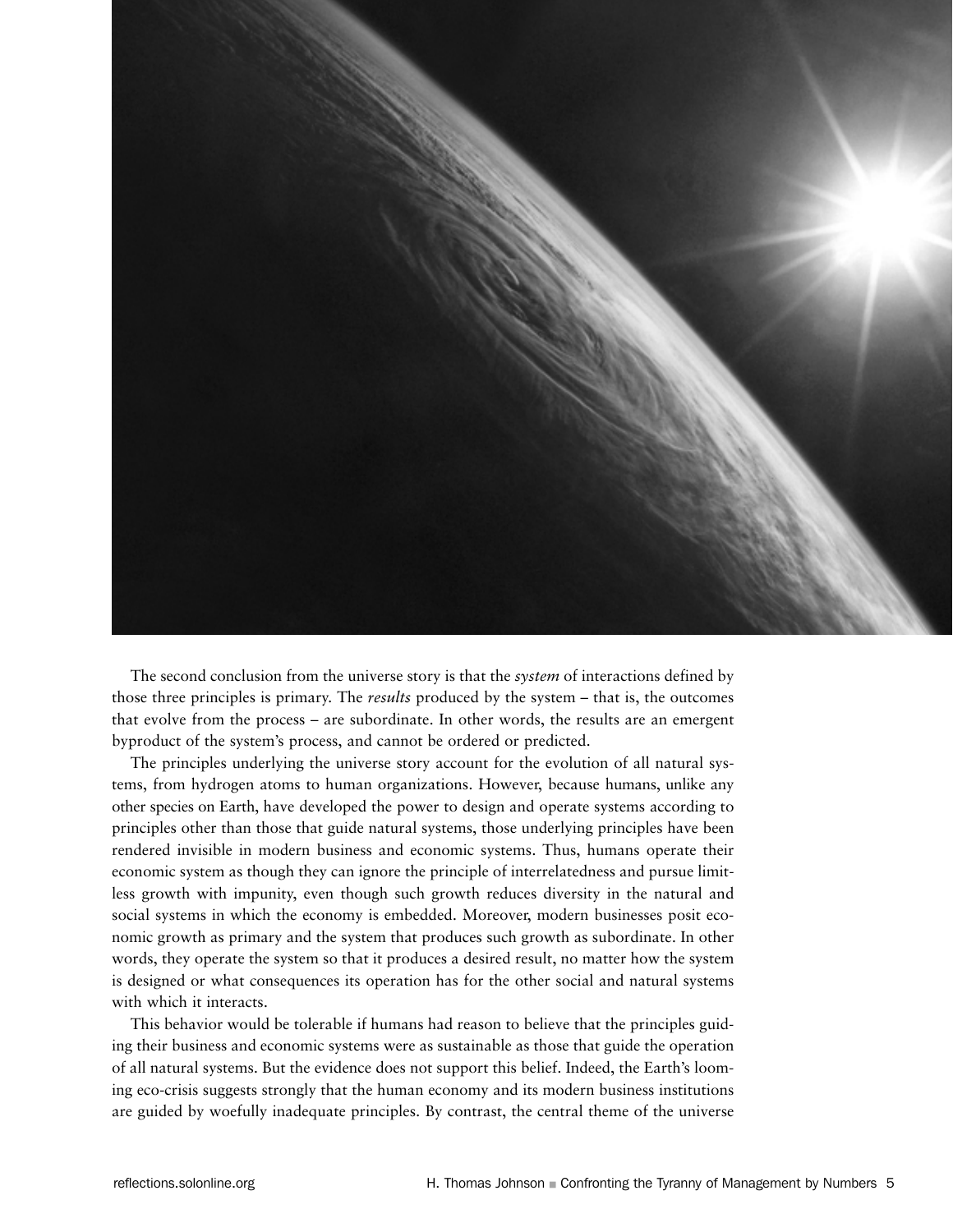story – a continual emergence of ever-more diverse and complex outcomes from a fixed budget of matter and energy – suggests a system that is guided by robust and effective operating principles. MBM provides a template for applying those natural system principles to the operation of modern business organizations.

## Key Principles of MBM

How can managers begin to apply these principles to their own organizations? I believe that an enterprise will thrive to the extent that its managers view the business as:

- a natural system that provides for human livelihoods by linking the creative talents of suppliers with the economic needs of customers;
- part of a web of relationships that includes other businesses, the community to which the business belongs, and the biosystem that sustains the larger social and economic systems; a system in which financial results follow from nurturing the system of relationships, not from setting arbitrary targets; and
- maintaining a balanced energy budget over the long run. That is, energy expended on resources, measured by financial costs, must be balanced by incoming energy from customers, measured by revenue. The goal is to assure viability, not necessarily to maximize profit, which is subject to the often-unrealistic expectations of the market.



Are there examples to show us how we might develop an economic system in which companies achieve healthy long-run results by following the precepts of MBM – by managing relationships instead of driving operations with quantitative targets? Two examples come to mind. First is a single business organization, a well-known, publicly traded company that stands apart from others in its adherence to MBM principles, even though the company's overall impact on the community and the Earth still leaves much to be desired. That company is Toyota. The second example is the concept of the "local living economy," in which businesses grow to serve the needs of people in a coherent bioregion.

## The Elusive Lessons of Toyota

People who write about Toyota often begin with two observations. One is that, for more than 40 years, the company has far surpassed the performance of all its industry competitors in terms of product quality, reliability, designto-delivery lead times, customer satisfaction,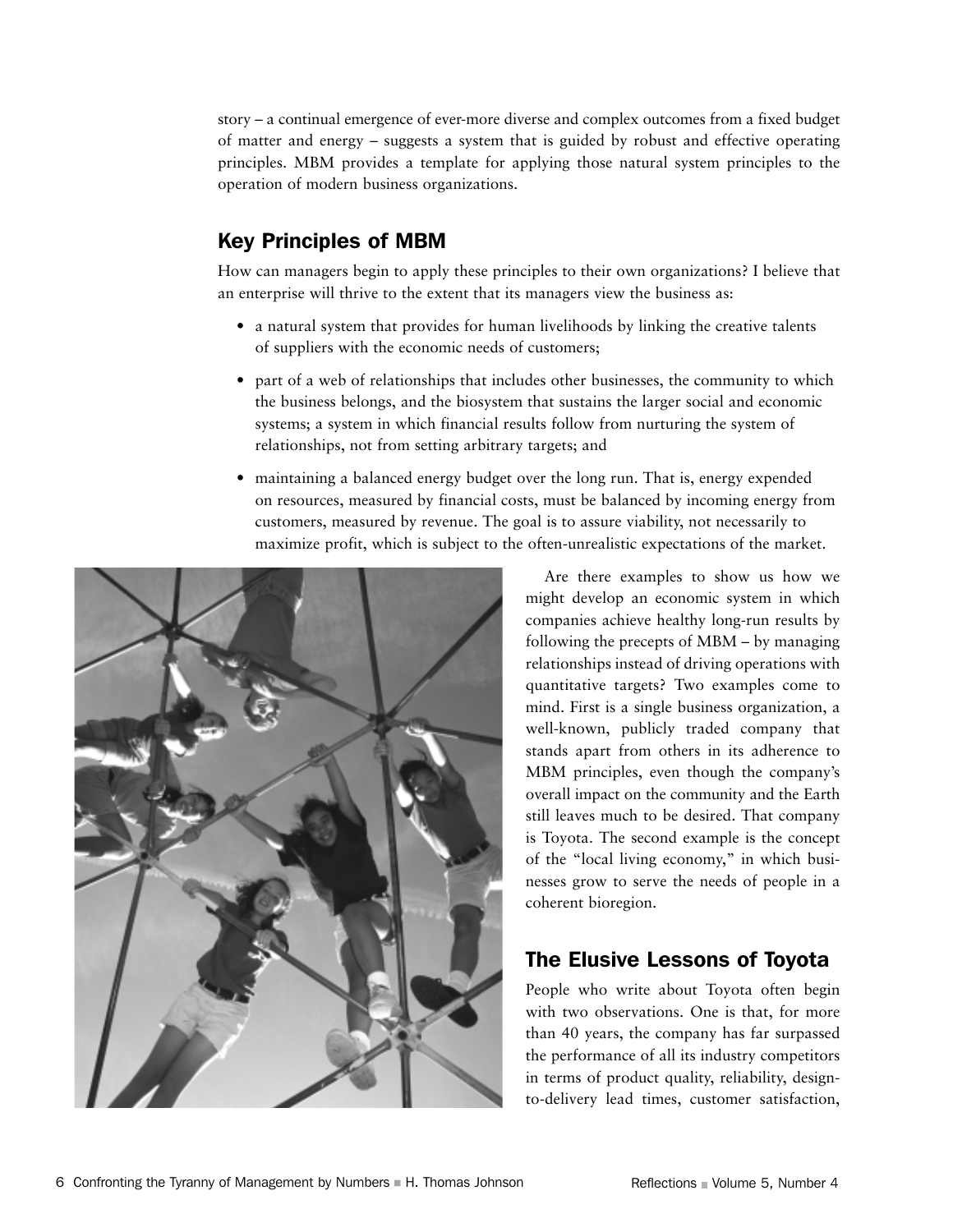employee morale, productivity and cost, and overall financial performance. If there are objectives that automakers seek to fulfill, Toyota has managed to excel at not just some, but *all* of them.

The second observation that Toyota-watchers make is that it takes a long time and many visits to its plants to begin to see what is different about Toyota's operations. For more than 25 years, countless consultants and academics touring Toyota plants have "seen" many things – "zero" inventory, clean, well-marked floors and work areas, spotless machines, fast changeovers, teamwork, continuous flow, line workers identifying and solving problems as

they occur, mixed models on the same line, standardized work, and much, much more. Still, no company seems to have matched Toyota's performance. Companies are better for having studied and implemented in their own plants what they see in Toyota's plants, but it appears that no one has seen the whole picture.

So what explains the persistence of this "knowledge gap?" After more than a dozen years spent studying Toyota operations, I

*Toyota has far surpassed all its competitors in terms of product quality, reliability, design-to-delivery lead times, customer satisfaction, employee morale, productivity and cost, and overall financial performance.* 

believe that people – Americans and Europeans, especially – are hindered in their efforts to understand Toyota by their tendency to see business operations through the lens of abstract quantity and the mechanistic worldview of seventeenth-century science, rather than through the lens of concrete relationships and the holistic worldview of twenty-firstcentury science. Again, Whitehead's "fallacy of misplaced concreteness" helps explain why we fail to "see" what matters at Toyota. Our interpretation of reality is colored by our preconceptions.

Relationships are the reality that makes the difference at Toyota. Financial results and quantitative outcomes matter, of course, but Toyota seems to understand that how relationships are orchestrated between people – particularly between shop floor workers – determines how good those results will be. A Toyota plant has the same materials and parts, the same machine technologies, the same workforce, and the same types of customers as one would see in any of its competitors' plants. What is different in the Toyota plant is how work is organized. Material always flows in direct, simple pathways, and workers always are linked through unambiguous "supplier-customer" connections. Every production worker is guided by one aim: to meet the needs of his or her direct customer – the person to whom the work flows next. That relationship permits a worker to know at any moment if something is abnormal and, if it is, to stop, correct the problem, and act to prevent it happening again. As a result of these carefully orchestrated relationships, each person's work, at any moment, is focused on only one order at a time, with features in place to insure, as much as possible, that no more resources than are necessary are consumed to complete that one order.

The relationships created by this way of organizing the work virtually guarantee that every step in the process is performed at the highest level of quality and at the lowest cost. This efficiency is evident in the use of time, as well. Moreover, the design of the work also insures maximum flexibility to vary the types and volume of product made in the plant. And every step in the work, every moment, embodies hypotheses for continual testing, leading to continual awareness of opportunities for change and improvement. If one observes the overall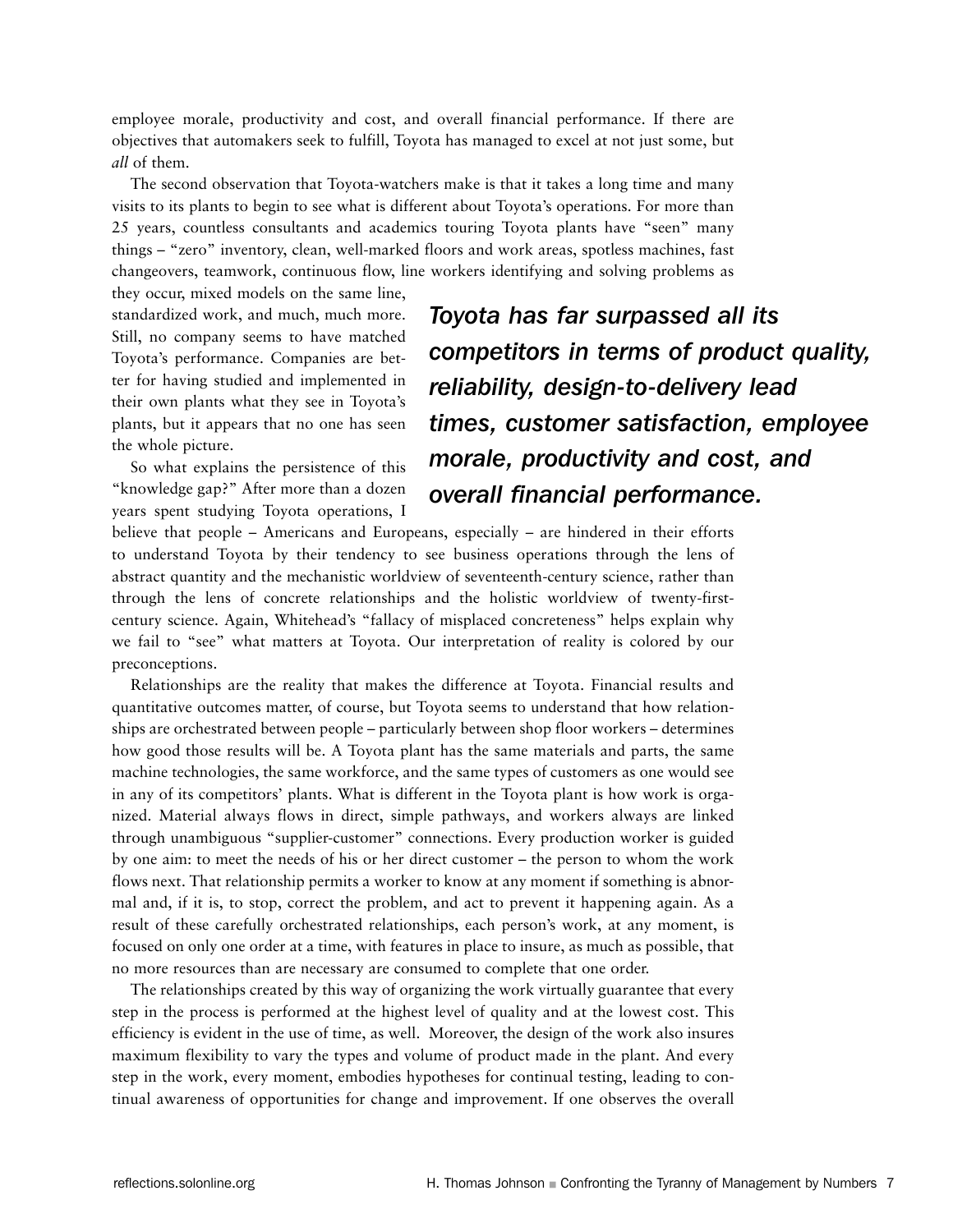scene in a Toyota plant long enough and carefully enough, one begins to see a pattern that resembles the working of a self-organizing natural system.

In that regard, it is interesting to note a couple of things one does *not* see in a Toyota plant. One is the use of quantitative targets to drive operations. The only external signal that enters a Toyota plant's system is customer vehicle orders. Those orders are, in a sense, all that "drives" operations. Information about how material will be released to the floor and how the work will be done (to transform material into finished product) comes only from the work itself, not from any source external to the work, such as a computer information system. The material is pulled through the system one cell at a time, like the blood and the lymph flowing through an animal's body, and it flows everywhere at the same rate, like the beat of an animal's pulse. No material requirements planning (MRP) system directs the flow of material in day-to-day operations, nor do any standard cost targets motivate the pace and volume of that work.

In effect, a Toyota plant admits no entry to either external production controls or external financial and cost accounting controls. Everything happens under the guidance of the Toyota Production System, the inherent pattern of operations that permeates all work throughout the company. Production costs are low and quality and variety of output are high because of the way the operating system itself is designed, not because people are responding to top-down, quantitative targets.

#### Local Living Economies

How might an economic system look that is comprised largely of business organizations that exist primarily to sustain human livelihoods in balance with human communities and natural systems? Briefly, it would consist of businesses that focus on providing employment and meeting customer needs in a fairly localized regional economy – perhaps as defined by the boundaries of a watershed such as the Columbia River-Puget Sound watershed in the Pacific Northwest, the San Francisco Bay area, or the Rhine River Valley. This kind of system can be called a "local living economy" – a second example of a viable economic system organized on the principles of MBM. One key point is that consumers and businesses would satisfy most of their needs with resources available in their local region. Global supply chains would all but disappear. As much as possible, material replenishment and final product shipments would occur within the local region (Shuman, 2000).

Some might argue that a world economy of diverse local bioregions would cause consumers' standards of living to fall because it would reduce the economies and efficiencies of largescale production and distribution systems that we ostensibly have in the world today. Herein lies the importance of understanding the fallacies of scale-economy thinking. In reality, production systems designed along the lines of Toyota's turn scale-economy thinking on its head: they make it possible to build manufacturing capacity on a much smaller scale than ever before thought possible, yet produce at unit costs equal to or lower than those of large-scale facilities now thought so necessary for cost-effective operations.

An example of this is found in Toyota's organization. Compare the plant that makes Camry and Avalon models in Melbourne, Australia with the plant that makes the same models in Georgetown, Kentucky. Located within or nearby each plant are complete facilities for engine build, axle build, plastic trim and bumper production, stamping, body weld, seat build, and final assembly. According to Toyota, these two vertically integrated plants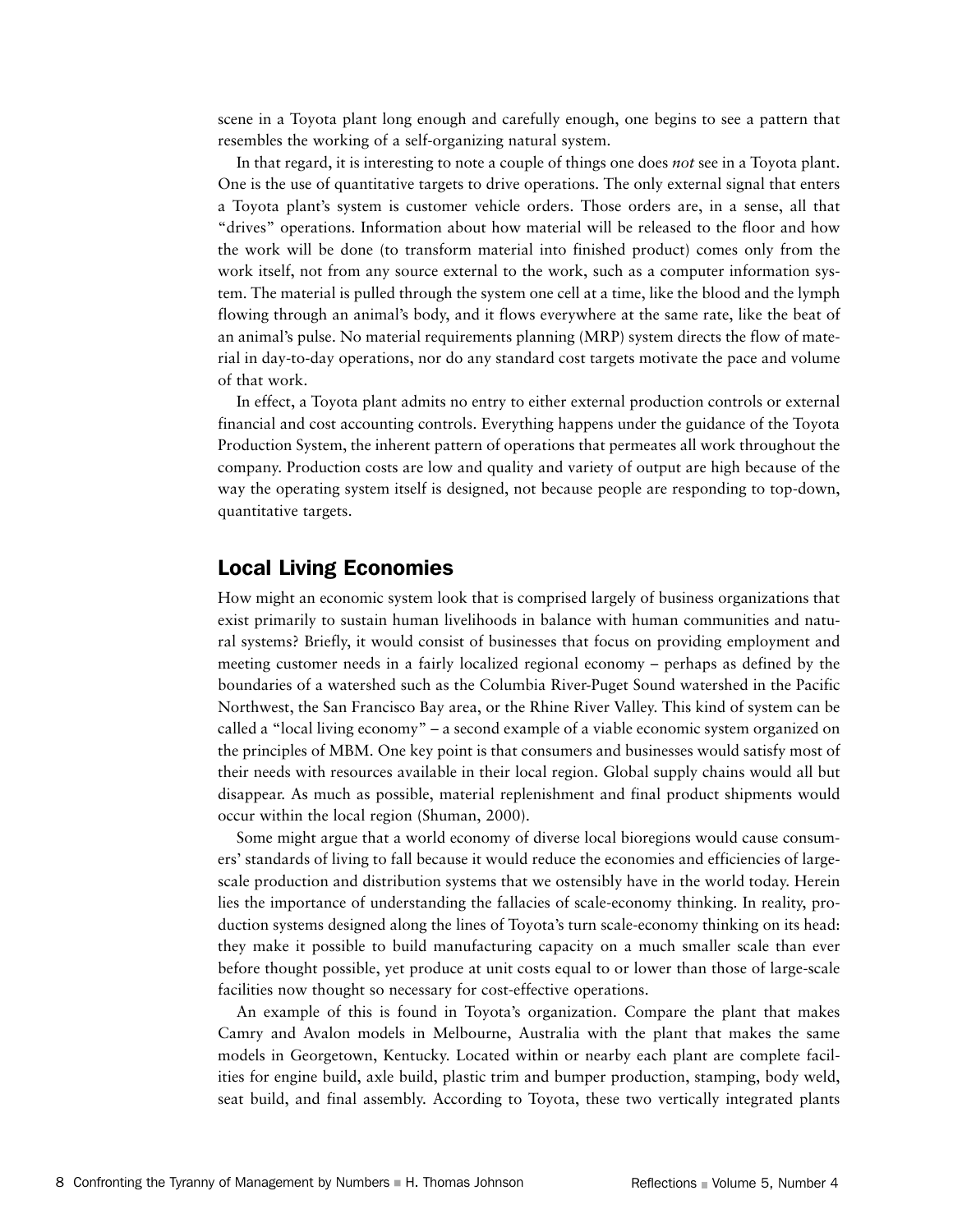are equally efficient and effective on all dimensions that matter to Toyota customers. However, the Melbourne plant currently produces about 90,000 vehicles per year, primarily for the Australian market, whereas the Georgetown plant produces about 500,000 vehicles per year.

If a fivefold difference in capacity yields no unit-cost differences between these two plants, then what is to be said on behalf of scale economies? In fact, Toyota people have said they probably will not build another plant as large as Georgetown in the future. The company currently is building new plants, smaller in scale and located as close as possible to customer markets. Carried to its logical extent, Toyota's example helps show how bioregional economies of 10 to 30 million people could support high-variety and low-cost manufacturing facilities for a wide range of products. Indeed, the relatively isolated Australian economy, with about 20 million people and a vast land area, supports several auto manufacturing operations in addition to Toyota's, as well as facilities producing a wide array of other products just for Australian consumers.

There are now ample technologies available to support efficient small-scale operation of almost every commercial activity. Some examples among many include the continuous-casting, mini-mill technology that transformed steel making in the last 30 years, small-scale refineries and chemical plants for almost all current petroleum and chemical processing, and Japanese paper-products plants that efficiently produce on a much smaller scale than American papermakers, for example, might think possible.<sup>2</sup>

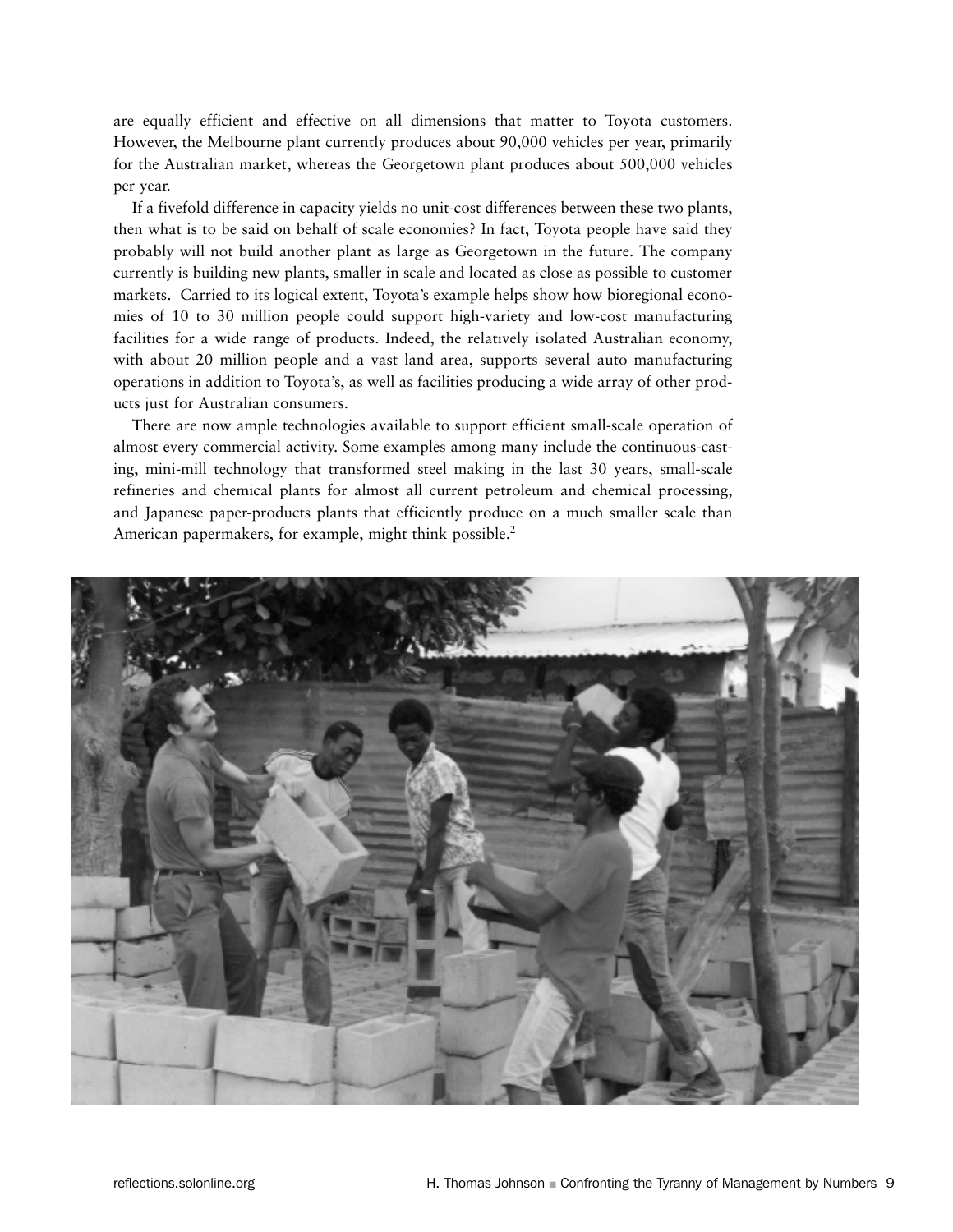Especially interesting are eco-designer Amory Lovins's paradigm-breaking examples of how the industrial economy can flourish at a much smaller scale than ever thought possible by rethinking, for example, the design of automobiles (with carbon composite bodies and hydrogen-cell power trains); the design of buildings (with better insulation, use of solar power, and absorbent roofs to obviate the need for drains and storm sewers); and the design

*There are no serious technological constraints to organizing human economic activity more along regional lines, in greater harmony with the resources and regenerative capacities of the Earth's major watersheds.*

of power systems. In the latter context, Lovins convincingly shows that now is the time for the world to free itself from large-scale power generation and vast power transmission grids. Solar, wind, water, conservation, and cogeneration all play a role in this transformation. An important rallying cry of the bioregional economy could be "off the grid!"

Underlying so many of the smaller-scale, but more efficient, processes that Lovins talks about are capital items that often raise initial project costs, but have incredibly fast and long-lasting paybacks (e.g., solar panels, better insulation, bigger diameter pipes that require smaller pumps, better lighting,

and heavier refrigerators). Thus, it would seem there are no serious technological constraints to organizing human economic activity more along regional lines, in greater harmony with the resources and regenerative capacities of the Earth's major watersheds, and less in alignment with the current march toward scale, global homogeneity, and eco-destruction. The constraints to local control of smaller-scale enterprises are political, social, and intellectual rather than economic; they are constraints imposed by old thinking. The sorely needed "new thinking" is informed by a worldview that recognizes interconnected systems and arises from the modern science of evolutionary cosmology. Efforts to transform the current "global" economy into a system of sustainable bioregional economies will require an approach to business school education that is grounded in this new worldview rather than the worldview of seventeenth-century science.

Only by shifting its attention from pursuing abstract quantitative goals that call for "optimizing" individual pieces of an organization, and moving it toward the kind of interactions in the system that make the whole greater than the sum of the parts, can the world of commerce stop, and hopefully reverse, its separation from the natural systems that sustain all life.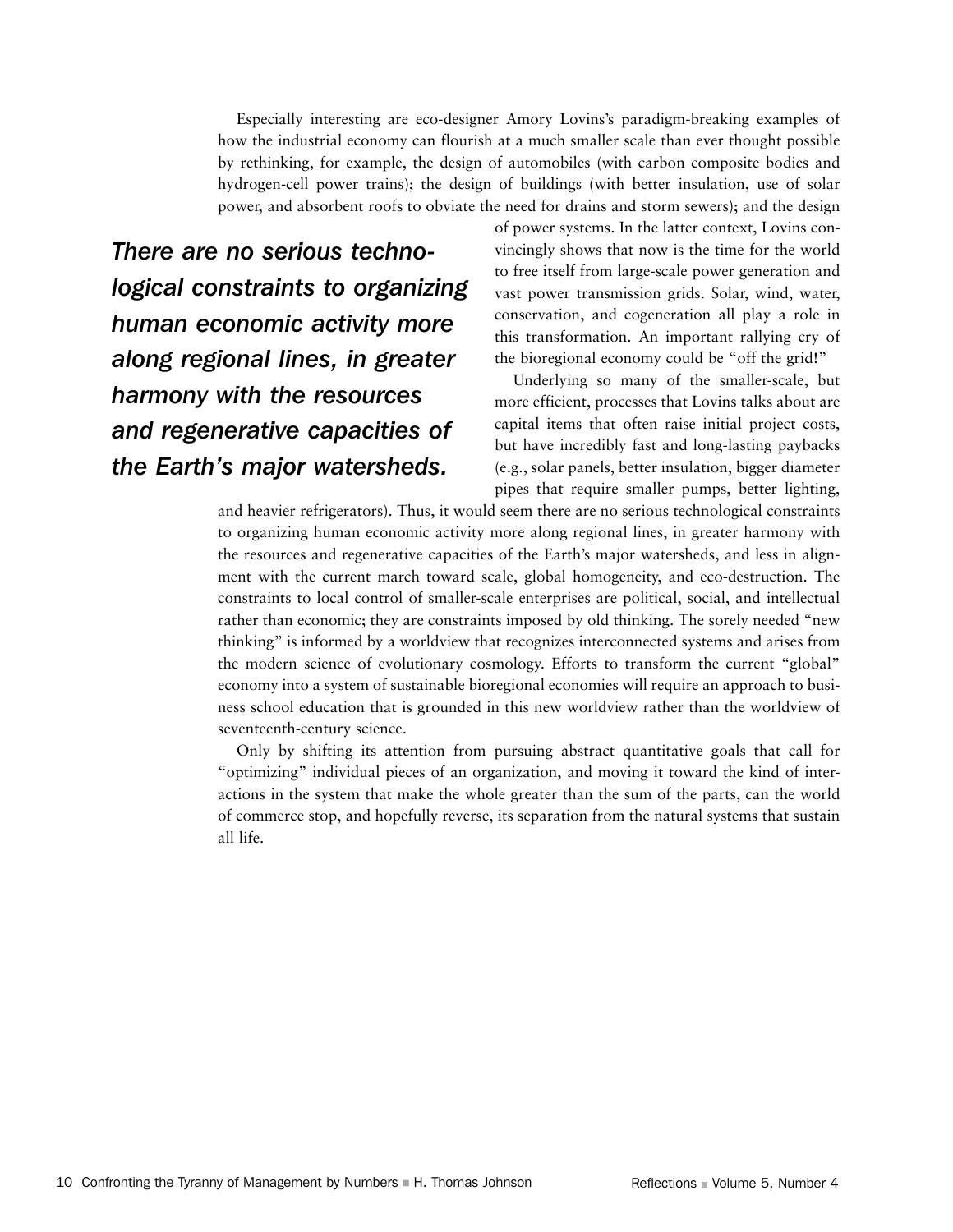#### **Endnotes**

- 1. Whitehead defined the term as "neglecting the degree of abstraction involved when an actual entity is considered merely so far as it exemplifies certain categories of thought." *Process and Reality*, Corrected Edition, D. R. Griffin and D. W. Sherburne, eds. (New York: The Free Press, 1978), 7–8. In practical terms, this means confusing an abstraction drawn from the real world with the concrete reality from which the abstraction was drawn. Abstraction is essential to rational analysis, but it necessarily omits many features of the real world from the analysis that follows. Forgetting such omissions and treating the abstraction as if it were the whole of reality can lead to actions that have damaging consequences in the concrete world. In *For the Common Good: Redirecting the Economy Toward Community, the Environment, and a Sustainable Future* (Boston: Beacon Press, 1994), ch. 1, Herman Daly and John Cobb show how economists are especially prone to commit this fallacy. For example, if the economy is seen as the Gross National Product (GNP), a monetary abstraction, then the idea of money balances growing forever at compound interest leads to the belief that real GNP, pigs, cars, and haircuts can grow similarly (*ibid*., 37). Serious environmental damage results, of course, from such belief.
- 2. These technologies and more are discussed in many places, but two good examples are the recent book, *Natural Capitalism*, by Paul Hawken, Amory Lovins, and Hunter Lovins (Little, Brown, 1999), and the somewhat older book, *The Soul of the Enterprise: Creating a Dynamic Vision for American Manufacturing*, by Robert Hall (HarperCollins, 1993).

#### **References**

Berry, Thomas. *The Dream of the Earth* (San Francisco: Sierra Club Books, 1988). Johnson, H. Thomas and Broms, Anders, *Profit Beyond Measure* (New York: The Free Press, 2000). Shuman, Michael H., *Going Local: Creating Self-Reliant Communities in a Global Age* (New York: Routledge, 2000).

Swimme, Brian and Thomas Berry, *The Universe Story* (San Francisco: Harper San Francisco, 1992).

#### ABOUT THE AUTHOR

**H. Thomas Johnson** is professor of quality management at Portland State University. He co-authored *Relevance Lost: The Rise and Fall of Management Accounting*, named one of the most influential management books of the 20th century by *Harvard Business Review*, and *Profit Beyond Measure: Extraordinary Results through Attention to Work and People*, awarded the 2001 Shingo Prize. *tomj@sba.pdx.edu*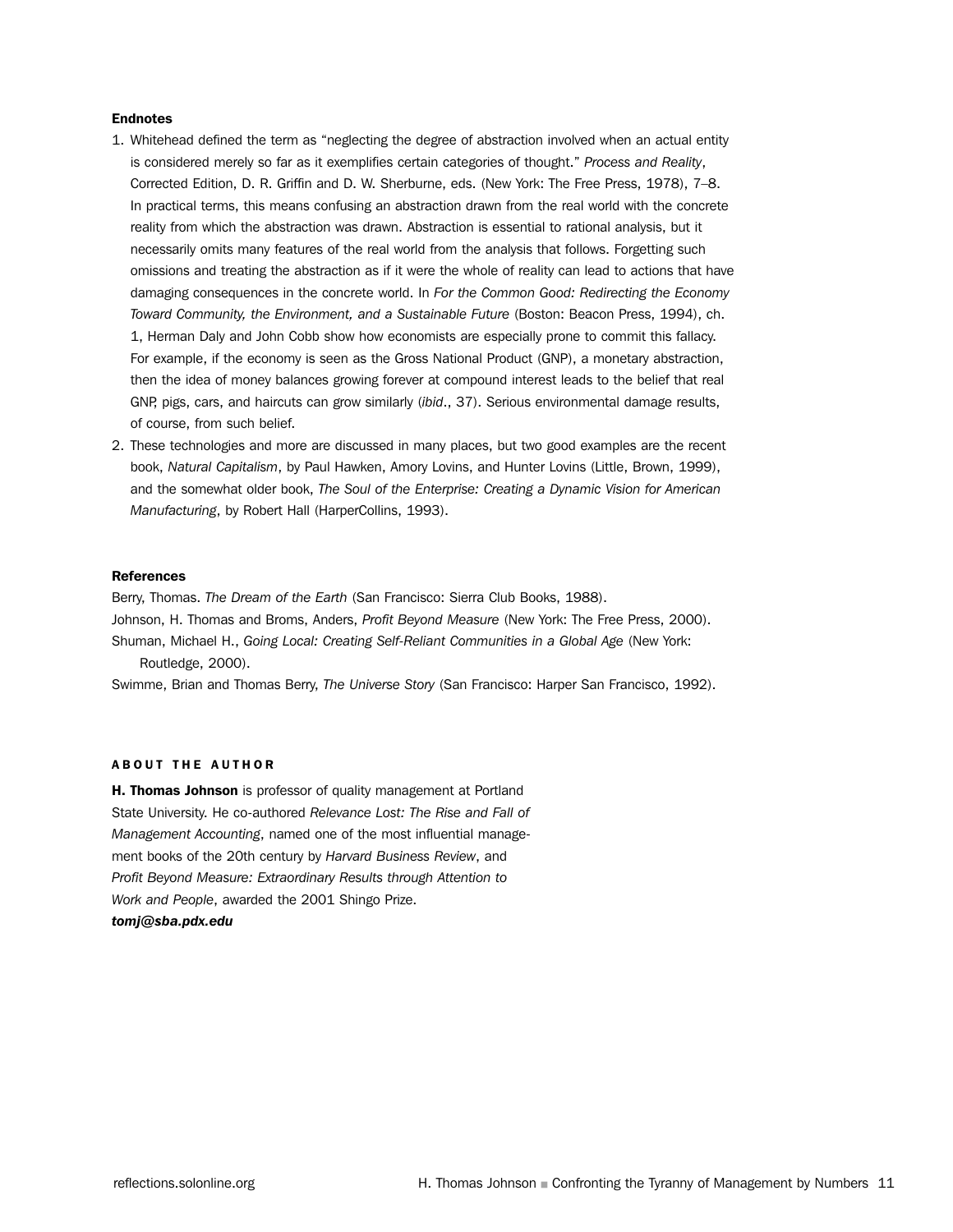

Roger Saillant

## Building Commentary and Commentary Together Now Together Now Together Now Together Now Together Now Together No

**By Roger Saillant** 

*Editor's Note: We asked Roger Saillant, a seasoned executive and long-time contributor to*  the SoL community, to describe how the principles of managing by means apply to real-world *business practice. Highlights of the conversation appear below.*

#### What "Managing by Means" Looks Like in Practice

Managing by means is a useful way to think about leadership, especially in setting goals and defining what's important for an organization. But as a senior manager, I always worry about the bottom line, as well. You can't run a business without a positive financial outcome, and by no means does Tom Johnson's work suggest otherwise. As he notes, Toyota is hugely successful financially, and in about every other way. Companies have to manage themselves differently at each stage of the life cycle. If your boat is not yet seaworthy, you have to plug the holes before worrying about your destination. But when you have some stability, MBM-like processes become crucial for dialogue and interaction to identify – as Tom suggests, a *state* – the quality of performance that you seek.

For me, the process always starts with four questions:

- *Where do you want to go?*
- *Where are you now?*
- *Why do you want to go there?*
- *How will you get there?*

The first two questions get you a description of your current state and your desired state, in several dimensions. For example, you may want to be admired, to have top quality, to provide a good value proposition for customers and an

exciting environment for employees – *and* be profitable. All of this becomes meaningful when you look honestly at where you are; then you start to see how much work you have to do. *Why you want to get there* has to do with establishing at least one attribute for the company that is inspirational. If your goal is simply to be the low-cost producer, you won't inspire much passion or commitment. But if you want to be a company that is solving one of the great dilemmas of the world – energy, food, quality of life, health, some form of human benefit – people will be a lot more likely to commit themselves to work and perform at a higher level. It's a much different quality than simply managing the financials. Making money *allows* you to have a company – but it's not the *reason* you have one, if you want a great company. Finally, *how will you get there* begins a discussion about the nitty-gritty operational details that, as Tom points out, are treated as an afterthought in many large companies.

#### What Determines Whether Quantitative Targets Are **Effective**

Ownership of goals is key. You create that sense of ownership by jointly creating goals that make sense and matter to people. I set about five goals a year, including a long-term goal of 5, 10, or 20 years, or even more. So if you asked me what I had to do this year,

© 2004, Society for Organizational Learning. All Rights Reserved.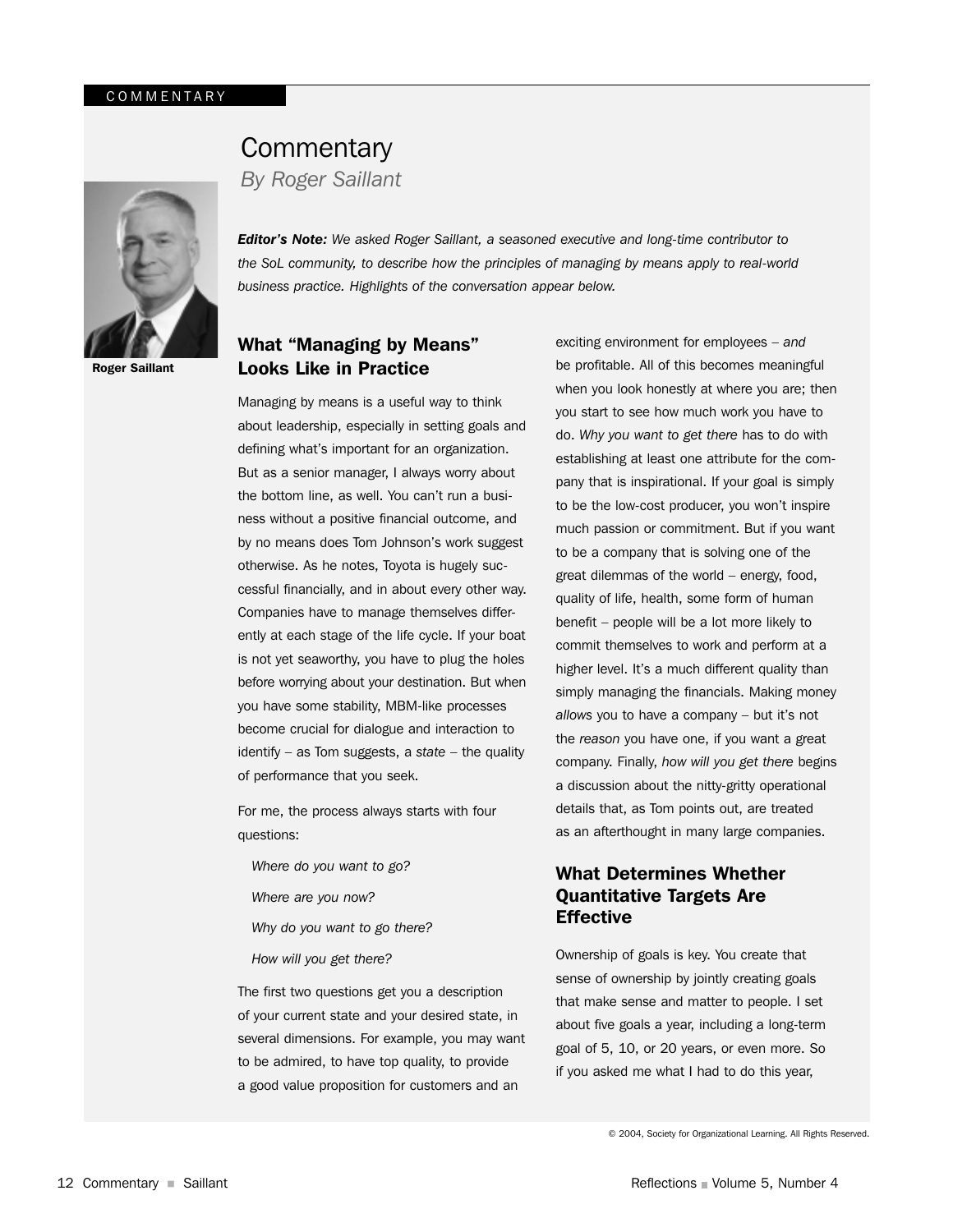I would talk about a financial goal, reducing cycle time, building relationships with our supplier base, improving customer satisfaction and retention, and building a company that has a warmth to it. And I could tell you how we'd measure each of those.

Goals have to be woven together in a complete picture. For instance, in conversations over several weeks' time with all of our employees, we might see that reducing defects by 20% could improve sales by 50%. Or, to take another example, you almost always need a metric around speed. Toyota does things fast because everybody knows it's important and sees how it benefits the whole system. When I was running the plastics division at Ford Motor Company – a \$4 billion operation in a lot of trouble – it took 18 weeks to get a prototype of an instrument panel. We got it down to less than five days through rapid prototyping – doing all our design and testing on software, and then creating a part. But we improved over time, not all at once, and we did it not by just laying down goals but by talking together about the *whys* and *hows* of getting there. Goal setting has to be a collaborative, iterative process, at the end of which people understand where the target numbers come from and that they're not arbitrary. Quantitative targets that do not arise from real, collaborative goal setting divide managers and employees, and usually create a "gaming culture" in which people figure out ways either to undermine targets or to meet them by distorting a system through shortcuts and other quick fixes, with no regard for the side effects.

The point, as Tom says, is that results will flow from a natural system – and that includes organizations. I am an amateur beekeeper. I've never given my bees a honey production goal. But I

am very aware that I am part of the "community" formed by them and me. If I adjust my pace, follow a pattern, and work smoothly, I can sense that they merge with me, and we act in sync. My best moments in business occur when I feel the flow of ideas, emotions, and work blending harmoniously and creating a "field." It is a concerto, a musical experience.

None of this should suggest that companies can forego quantitative goals altogether. People in businesses can and should form bonds that reflect the interdependencies of natural systems. But this occurs within the context of an *economic* system, which is fundamentally *unnatural.* Toyota has gone to great lengths to operationalize MBM-type principles – but it is a fierce competitor and one of the most goal-oriented companies I know. Its goals, in addition to speed and reliability, include profit and growth targets.

#### The Power of Relationsips

Conversations about the business help build relationships – and relationships are at the heart of managing by means. I've seen how managers who form relationships with their subordinates, and with people in other units inside and outside the company, generate enthusiasm, create deeper understanding of important projects, and build trust and shared commitment. Those relationships come through exploration and the testing of ideas, and they take time to build.

One of the processes that I use combines what is called the "camp meeting" with the organizational hierarchy. At a camp meeting, people sit in a circle telling the war stories of industry – what folks are doing in supply, in manufacturing, in human resources, or in marketing and sales. The stories that go around the circle build understanding and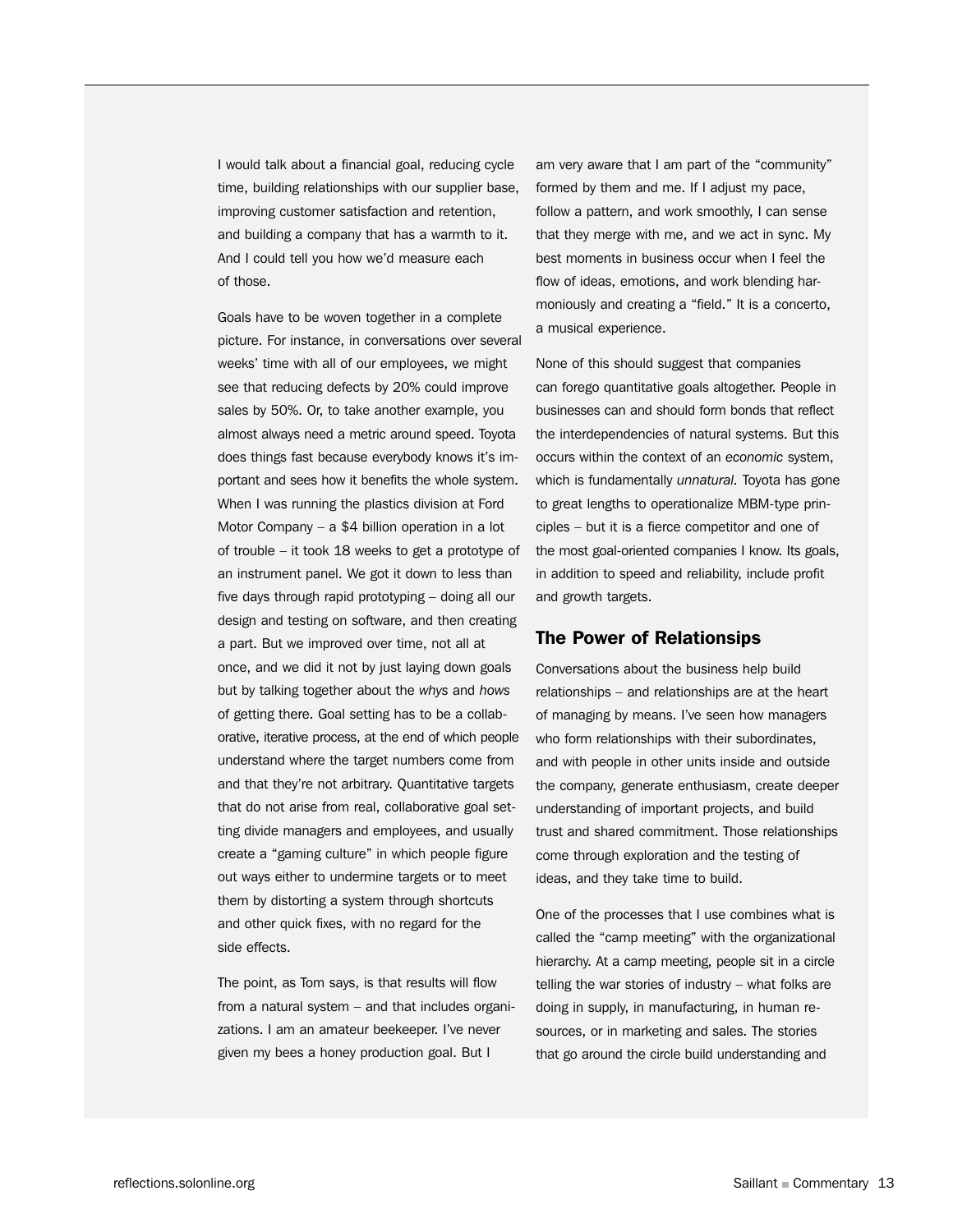rapport. After that, we ask the four questions again – where are we, where do we want to go, why, and how – and we come to agreements about things each function can do to assist other functions. This is much like the internal supplier-client relationships that Tom describes at Toyota. Then, when we return to the hierarchy mode – that is, the execution mode, where people are doing things and are formally accountable – we work together differently based upon our commitments to one another. The camp format serves to build emotional ties that facilitate the execution of the work.

At a Ford plant in Mexico, we used to take a halfhour each day on the manufacturing floor for everyone – line workers and engineers – to come together in a camp meeting and talk about problems they were having on the line. Then we could go back to work with an understanding of what everyone needed to do. At the next camp meeting we'd talk through the reasons behind any commitments that were missed. We looked at our processes and our thinking, and our delivery against commitments would get better. You can make these kinds of exchanges happen formally or allow them to happen informally, but you need to provide some time and opportunity for them.

#### How to Move Others Toward New Ways of Managing

In leading any change, you have to be very clear about your motivations. You have to be doing it because it's important to you, personally. You've got to be totally committed to it. If you are a manager, you're at the top of a pyramid below you. You have the most influence over that space. But this is also true if you are not a manager – you still have influence within some arena, even if it is with just a few people. You

don't have control-ling influence over the adjoining pyramid or space, or over your boss. Before you begin, the boss, at whatever level, needs to know that what you're going to do will achieve what she or he wants. And once you begin, you will be tested by others who don't want to change. If you're not tested, I'd suggest you haven't shown the necessary commit-ment to the process. That test not only anneals you, but gets people to tell you what their real truth is, and a lot of it will be emotional.

You'll find that some people will want to be told exactly what you want them to do; they're just conditioned to working that way. Some will be hostile to all change, and in fact to all organizations. And others will love the idea of change. You need to identify them in your conversations about the four questions and have them coalesce around you. There will be many leaders in the change effort – and you have to be very willing to give way to them. As long as the conversations are good, you can trust that the organization will move in the right direction over time, even if it appears to be drifting off course. This is where MBM becomes real, and you place priority on creating the right systems of interactions. But this doesn't mean that there are no goals and no problems in losing sight of them. There often comes that right moment when you can step in and say, "We seem to be getting off course from where we wanted to be. What are we going to do about it?" It's the type of question that people who are experienced at this will learn to ask. And, by the way, you shouldn't be afraid to use consultants or facilitators to get those conversations started.

The outcome is never predictable, but, in my experience, it's always an improved state. I've never seen it fail. Once people start talking to each other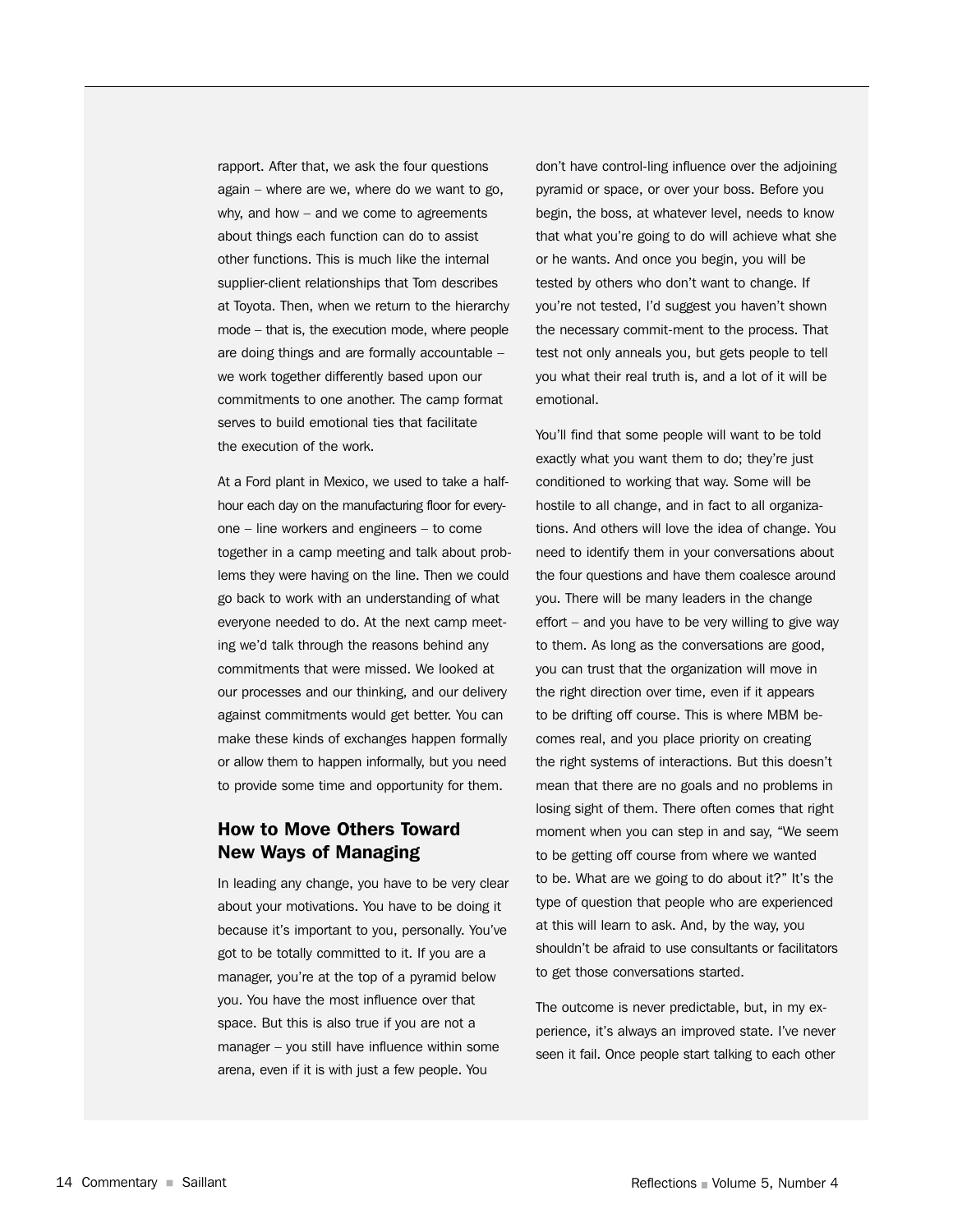they form relationships that compel them to be better at what they do. It's what the military does: Soldiers don't fight a war for George W. Bush; they fight it for their buddy in the next foxhole.

#### How to Move Others Toward New Ways of Managing

In his work with executives, Tom Johnson sometimes suggests the following exercise: Pretend that you wake up in a world where we no longer can use numbers or quantitative measures. How would you define the purpose of your organization? What would you tell people is important?

The exercise reminds us that purpose must always be defined in spiritual or emotional terms, not in quantitative terms. What's important are legacy, sustainability, stewardship, learning. I think about the investigation of the Challenger space shuttle disaster in 1986. The panel kept pressing the

engineer responsible for the O-rings for quantification of very specific temperatures at which those seals would fail. At some point all he could say was, "I knew that it was moving away from *goodness.*" I believe that inside, each one of us, if we really understand ourselves, knows when we're moving toward or away from a better state. I would just ask people to look inside themselves, see what their sense of "goodness" tells them, and use it as the gyroscope to set a course.

I'll trust that personal test, and watch the numbers fall into place. Yes, it's a leap of faith, but I've never seen it not work.

Roger Saillant *led turnarounds at several Ford Motor Company operations from 1970–2000 while serving as a vice president and general manager at Ford's parts subsidiary, Visteon. He now is CEO of Plug Power, a start-up developing fuel cell technology. roger\_saillant@plugpower.com*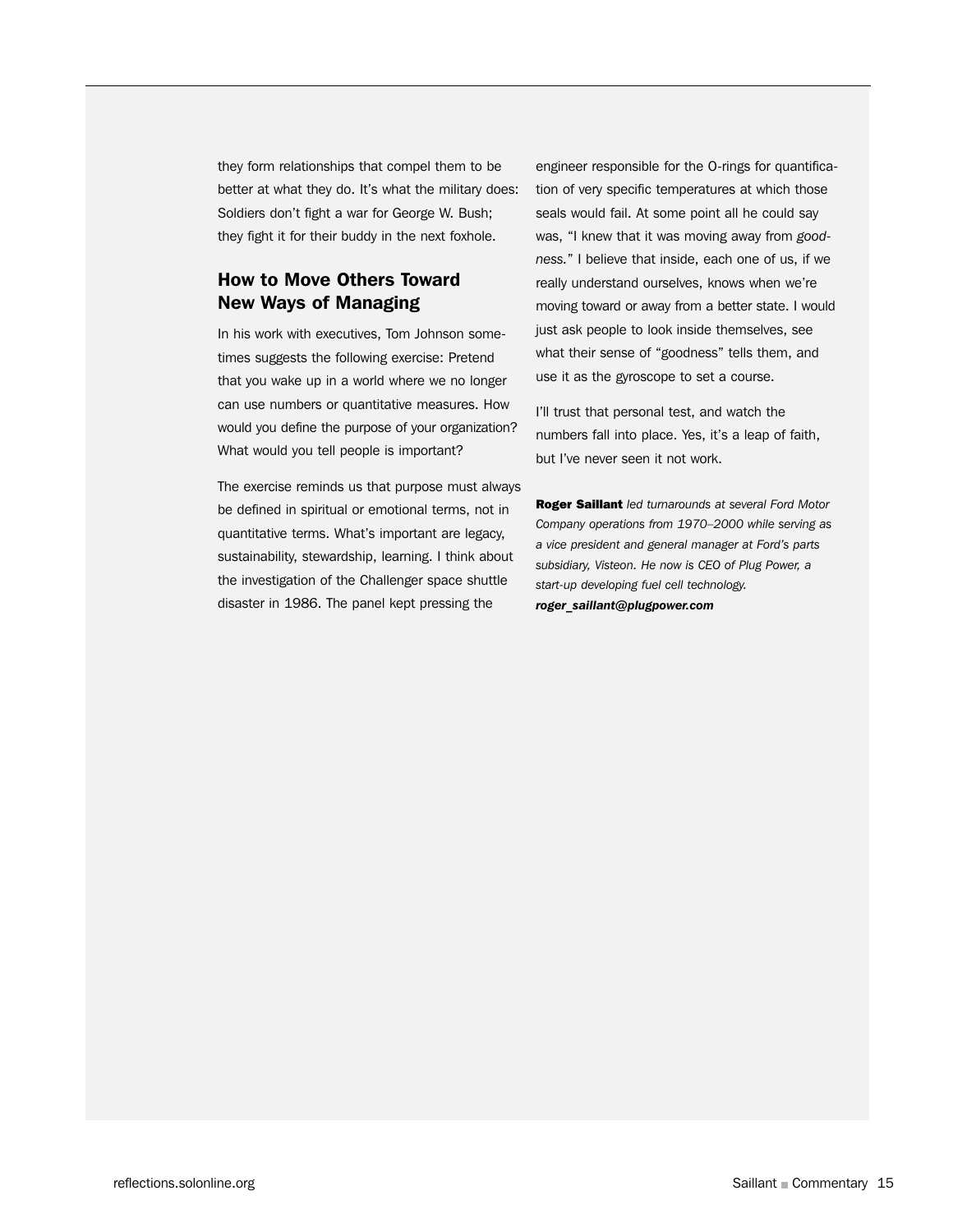## **Commentary**

*By Jay Bragdon*



Jay Bragdon

I am drawn to Tom Johnson's theory of "management by means" (MBM) because it amplifies my theory of "living-asset stewardship"  $(LAS).<sup>1</sup>$  The central premise of LAS is that living assets (people and nature) are more valuable than nonliving (capital) assets – in large part because living assets are the source of capital assets. This radical premise challenges the orthodoxy of the traditional, mechanical model that values capital assets above people and nature. Once accepted, however, this reversal points to a sustainable way forward. As Tom suggests, businesses can better serve their communities, the environment – and their shareholders – by taking a more holistic, organic view of their operations. Corporations that adopt LAS cultures place a higher value on life than on profit because they know that profit cannot exist without life. Management by means describes how such cultures operate in the real world of business. Like LAS, MBM draws on the wisdom of complex, natural systems.

Despite the environmental costs associated with prevailing business activities, there is evidence that investors implicitly recognize the value of MBM and LAS practices. For the past seven years I have tracked 60 global companies that are leaders in living-asset stewardship with the Global Living-Asset Management Performance (LAMP) Index.™ This index tracks companies in every major industry sector by using multiple measures of their environmental, social, and workplace practices. It corresponds to the industries tracked by the Standard & Poor's 500 (S&P 500) and the

Morgan Stanley Capital International World (MSCI) indices, and its weightings are roughly the same. As such, it is a useful comparator of the organic model that Tom and I are mapping with the mechanistic one.

Individually and collectively, LAMP companies have gained market share on their more traditionally managed peers over the past two decades, and the valuations of their common stock reflect this. In 2003, a recovery year following a deep bear market, Global LAMP Index<sup>™</sup> returns averaged 38.3%, compared with 26.4% and 30.8%, respectively, for the S&P 500 and the MSCI. Such performance has been remarkably consistent in both up and down markets. As this evidence becomes more deeply and widely understood, I believe the capital markets will become more discriminating in deciding which businesses get access to capital and which do not.

Consider, for example, the capital markets' valuation of Toyota stock. Although Toyota is the third largest auto company by size, its stock is worth more than that of its three largest competitors combined (General Motors, Ford, and Daimler-Chrysler). In fact, at year-end 2003, the valuation of Toyota stock was about 76% of its revenues per share – about five times that of GM. Consequently, Toyota has access to capital on much better terms than do its competitors.

As the capital markets see more clearly the biospheric stakes and the critical distinctions between the holistic and mechanistic models of the firm, I think we will see similarly large valuation gaps open up. The premiums on companies that

1. See Jay Bragdon and Richard Karash, "Living-Asset Stewardship: How Organizational Learning Leads to Exceptional Market Returns," *Reflections* 4, no. 1 (2002).

© 2004, Society for Organizational Learning. All Rights Reserved.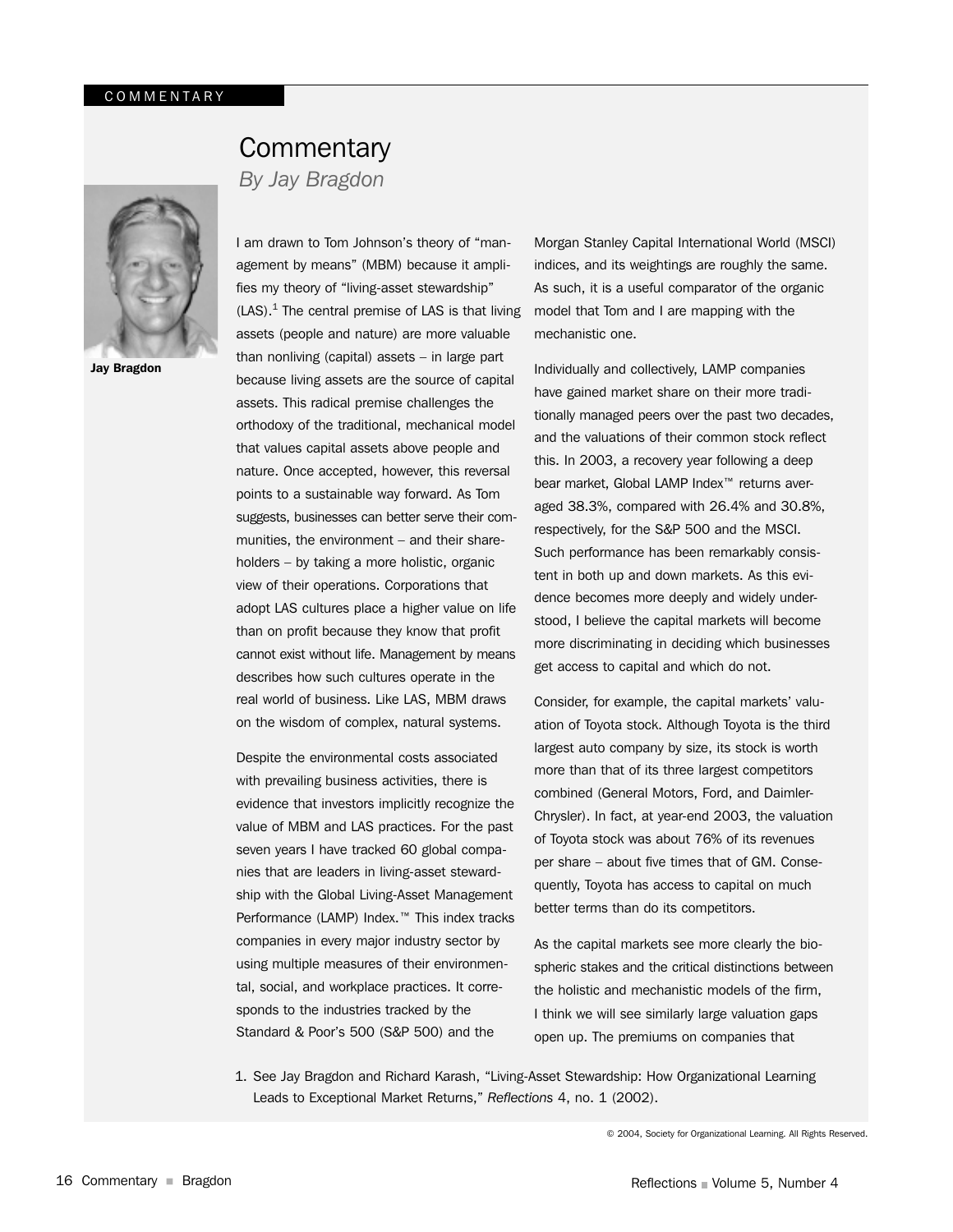practice LAS and MBM will widen. Traditionally managed companies will be forced to adapt or die.

I'm not saying the transition from one business culture to the other will be easy, nor that Toyota or other LAMP companies are without fault. Large organizations can be frustratingly complacent. The longer our free market system continues on its current path, the more likely it is to suffer from an exogenous shock – catastrophic events linked to global warming, toxic waste, financial collapse, and other negative feedbacks. We can only hope that emergent new cultures based on LAS and MBM will be strong enough to withstand the breakdown of the old.

Thoughtful practitioners, consultants, and investors can improve the chances of the emergent new system by taking every opportunity to reveal its advantages. We need to show not only that companies with LAS cultures and MBM practices are gaining market share, but why they are gaining. Tom Johnson puts it succinctly: "Relationships are the reality that makes the difference at Toyota." More broadly, I believe that the reinforcing cycle of living-asset stewardship and organizational learning supports this observation (see figure). Good stewards of human and environmental resources inspire employees by offering a more compelling way forward – one that reinforces their most enduring humanistic values and love of life. Employees at LAMP companies are more effective because they work with their hearts as well as their minds.

Effectiveness, in this context, means an ability to produce more desirable goods with fewer adverse impacts on nature and society – and to do so profitably. In LAS cultures, such as Toyota's, good ideas synergistically beget more good ideas. They fly off the factory floor and from every corner of

#### The Reinforcing Cycle of Living-Asset Stewardship (LAS) and Organizational Learning (OL)

Living-asset stewardship (LAS) inspires employees to learn because it reflects their values and excites their imaginations. As organizational learning (OL) increases, so do the possibilities of innovation and profit. This keeps the cycle running onward and upward.



the company by the thousands each year. It should be no surprise, then, that stewardship companies attract and hold not only the best employees, but the most committed customers, strategic partners, and investors. Twenty-first-century businesses can reverse the 50-year dash toward "growth at any cost," which Tom Johnson describes, and indeed can save themselves and the planet from irreversible damage. Given the power of today's capital markets, I believe substantial progress toward this shift can be made in the next decade. Let's hope so – we may not have another 50 years to get it right.

Jay Bragdon *is a director of the Sustainability Institute, and a general partner of Conservest Management, where he has researched corporate stewardship for more than 30 years. jhbragdon@aol.com*